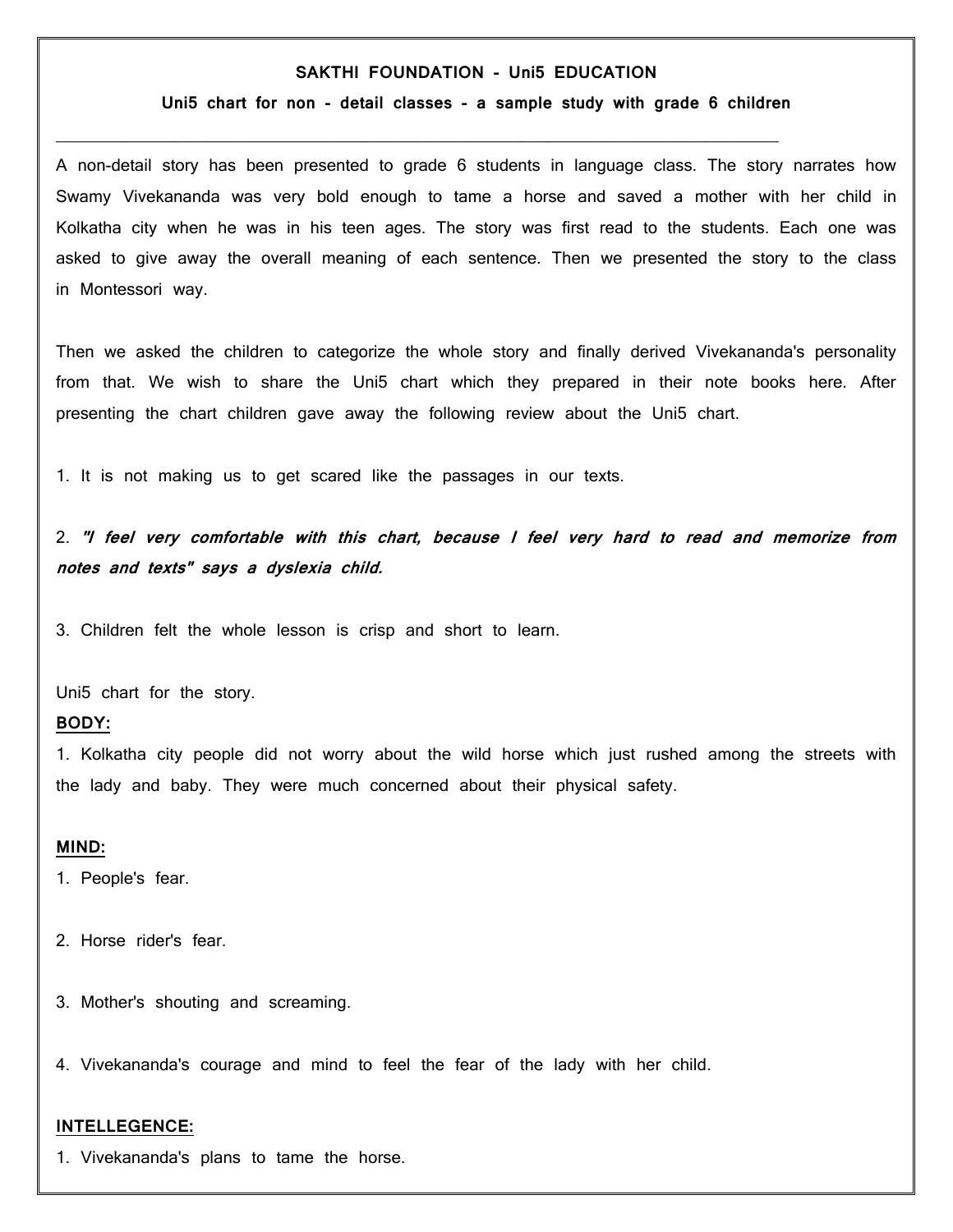2. His social responsibility in helping.

3. He said that he has done what someone has to do in the crowd and expressed his social awareness.

4. He did not even recognize what others appreciated about his brave deed, this shows that he is away from the mind which enjoys praising.

**Later during our discussion children said that a person has to be well balanced and aware about all 5 levels. We asked how? Their answers were,**

1. He must have good physical strength to tame the wild horse.

2. He must first feel for the lady with her baby.

3. He must be mentally brave.

4. He must plan with his intellect.

So we need to be aware about all 5 levels when we perform our actions.

**After a day, we spoke to the children about yesterday's story. We have put the following question.**

1. What made the boy to help the mother and her baby when others were just watching the chaos?

One child said that the love within the boy for her made him to help her.

''But he did not know who she is?''

''No matter we must show the love to all and try to help others'' came out an answer from the group. This is Montessori!

Then we said, the real love inside us must be shared to one and all by which we all can be very happy on this Earth.